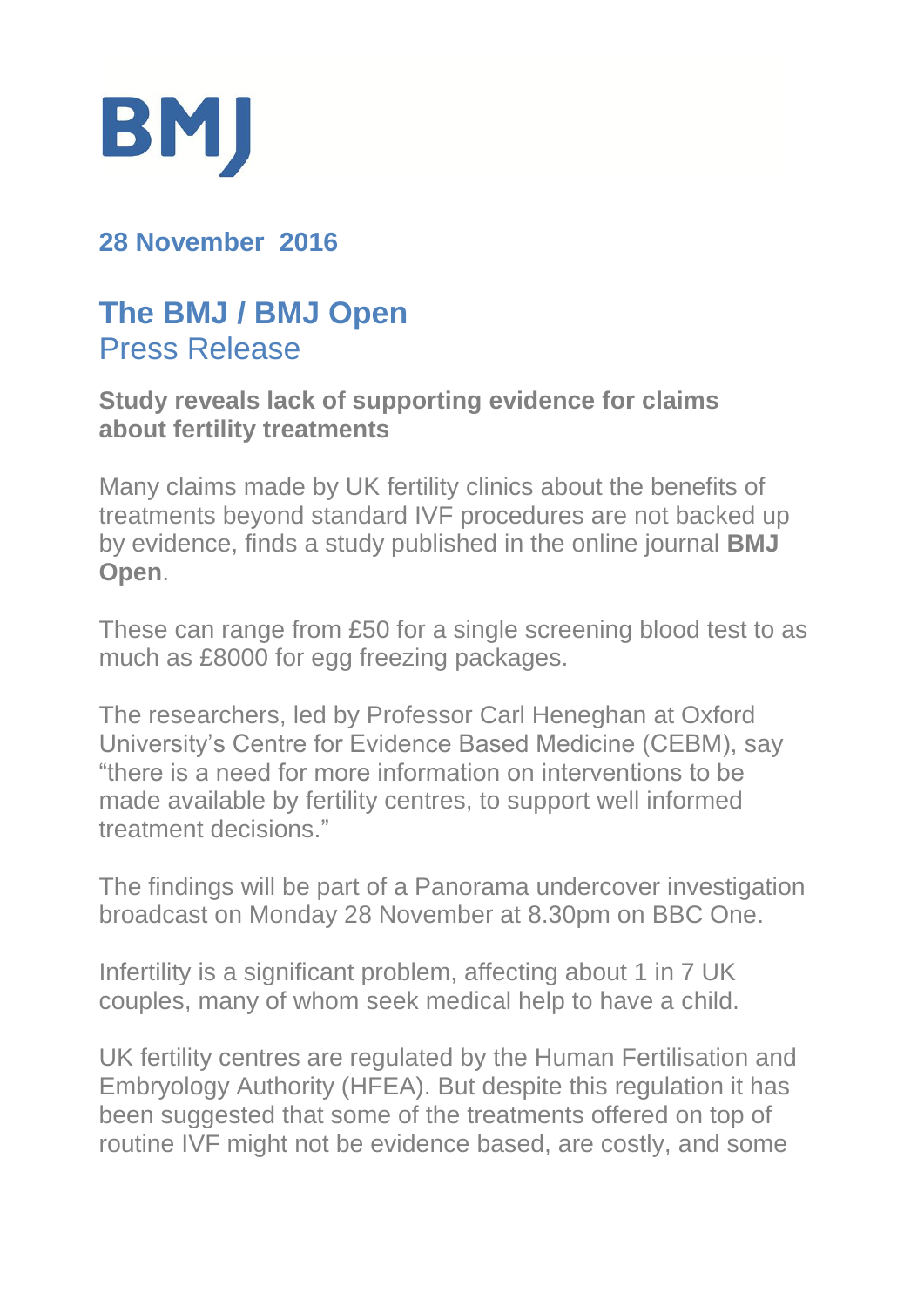clinics might be using techniques that have not been stringently tested.

So the researchers set out to record claims of benefit for treatments offered on top of standard IVF by UK fertility centre websites - and identify the evidence used to support these claims.

A total of 74 fertility centre websites, incorporating 1401 web pages were examined for claims. The team found 276 claims of benefit relating to 41 different fertility interventions made by 60 of the 74 centres.

79 (29%) of the claims included numbers to explain the chances of improved fertility outcomes, but the team identified only 13 websites where any references were included, which referred to just 16 published references. Of these 16 references, only five were high level systematic review evidence.

The authors point to some study limitations, but say it is unlikely that a repeat of their analysis would change the pattern of findings substantially.

"Our findings demonstrate that whilst many claims were made on the benefits of fertility treatments, there was a lack of supporting evidence cited, with the majority of the websites providing no sources for claims made," they conclude.

In a linked analysis published by **The BMJ**, Professor Heneghan and colleagues searched for evidence to support 38 interventions offered by UK fertility centres on top of standard IVF, focusing on the key outcome of live birth rates.

They found that most treatments are not supported by good evidence. The National Institute for Health and Care Excellence (NICE) provides clear advice on only 13 (34%) of the 38 interventions investigated, and systematic reviews (the highest level of available evidence) were available for only 27.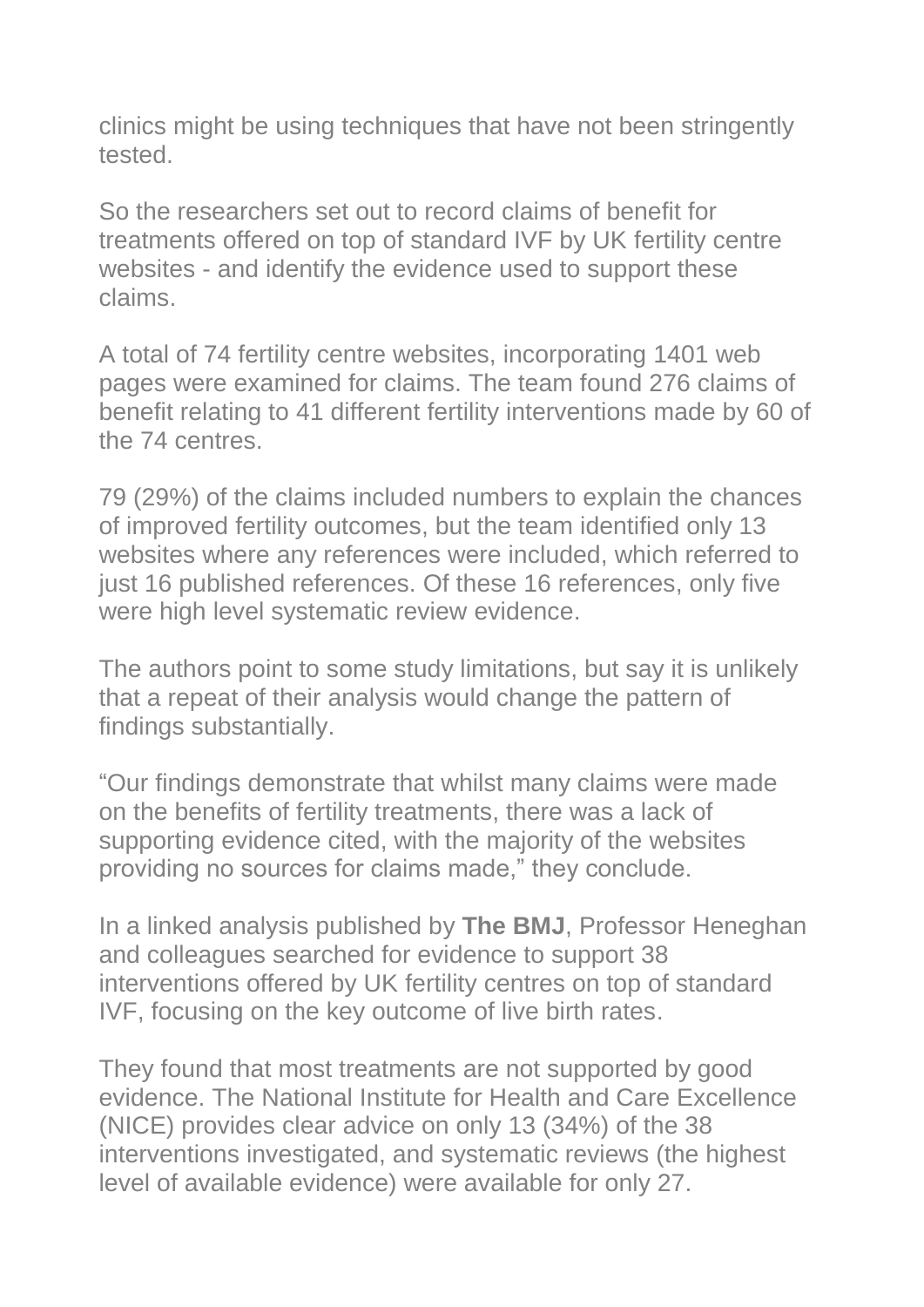They also found that information on harms is often poorly reported.

People seeking fertility treatment need good quality evidence to make informed choices, they write. The current approach by HFEA leaves patients and clinicians to seek evidence for themselves or from staff in private clinics selling fertility services. "We do not believe this approach is realistic."

They say there is "an urgent need for randomised controlled trials for many interventions that are currently being offered" and call for changes in guidance to help couples make informed decisions.

Panorama: Inside Britain's **Fertility** Business will be broadcast on Monday 28 November at 8:30pm on BBC One

BBC Panorama will reveal that 26 out of 27 so-called "add-on" treatments being offered by UK fertility clinics have no good scientific evidence from trials that they improve the chance of having a baby. Some may even be harmful.

"Add-on" treatments include things like additional procedures, additional drugs or devices to house an embryo. They can cost anywhere between £100 and £3000 on top of standard fertility care.

Panorama commissioned Oxford University's Centre for Evidence-Based Medicine to do the research, which has taken almost a year to complete.

Researchers identified 27 treatments on offer at UK fertility clinics they considered to be "add-ons".

Only one treatment – called endometrial scratch - had even moderate quality evidence that shows an increase in the chances of a baby with standard fertility care like IVF. There are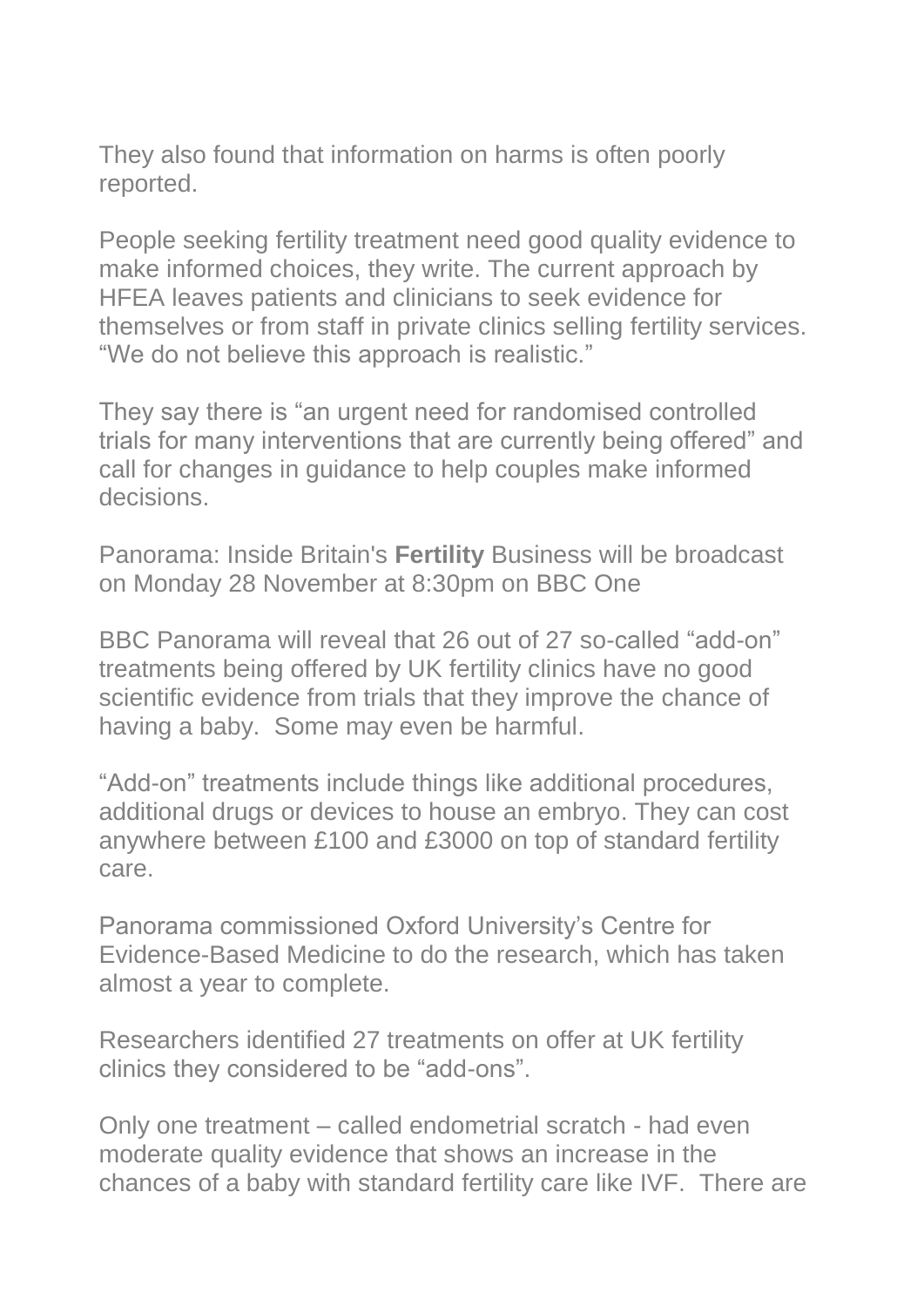still question marks over the evidence for that treatment. Due to its limitations the researchers noted there is currently a randomised trial ongoing in the UK to determine its effectiveness.

One "add-on" treatment called Preimplantation Genetic Screening (PGS) tests embryos for abnormalities. A trial in 2007 discovered that an earlier version of this process may have lowered birth rates.

Many clinics sell newer, more accurate versions, in some cases for up to £3000. Initial research looks promising and randomised trials are underway, but as yet there is no high quality evidence from robust trials that these new versions improve your chances of having a baby.

Panorama found evidence that, when marketing this add-on treatment, not all clinics are giving patients the full picture to enable them to make a properly informed decision.

A Panorama reporter went to a fertility fair in November last year and was not given the full picture about the evidence for PGS by every one of clinics she spoke to.

She approached staff from 18 British and foreign clinics at random, asking if PGS would improve her chances on top of IVF. She told them she was 38 and had been trying for a baby for a year without success.

Five of the 18 clinics were positive about the treatment. Eight said they would only offer it to women over the age of 40 or those who had experienced repeated IVF failures. There is currently no good scientific evidence from trials that it can increase the birth rate among women in these categories.

Only five clinics gave the full picture, saying that they would not recommend PGS because it lacked evidence.